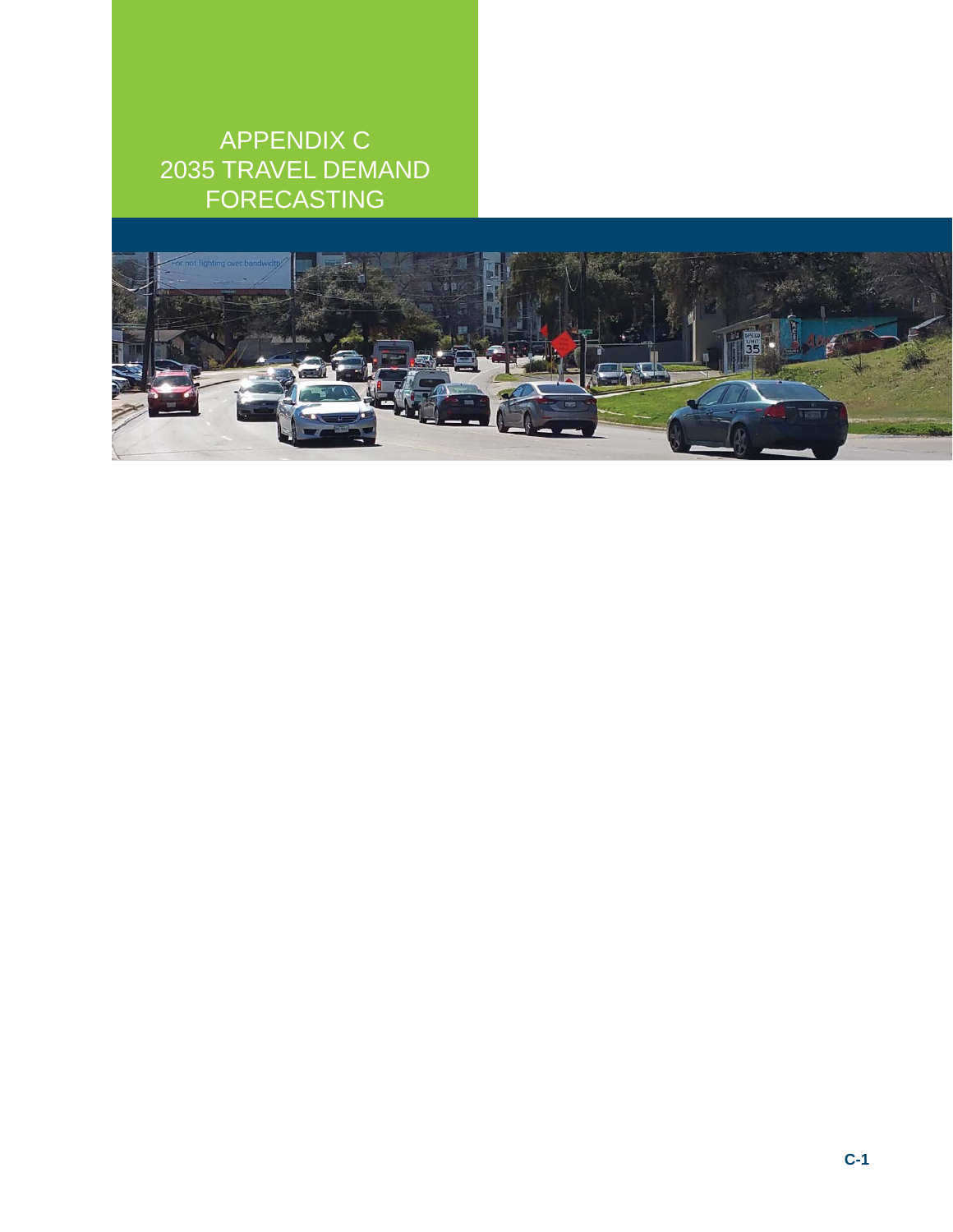# HJ2

## **SOUTH LAMAR BOULEVARD TRAFFIC FORECASTS**

## **SOUTH LAMAR BOULEVARD CORRIDOR DEVELOPMENT**



Date Prepared:

January 26, 2015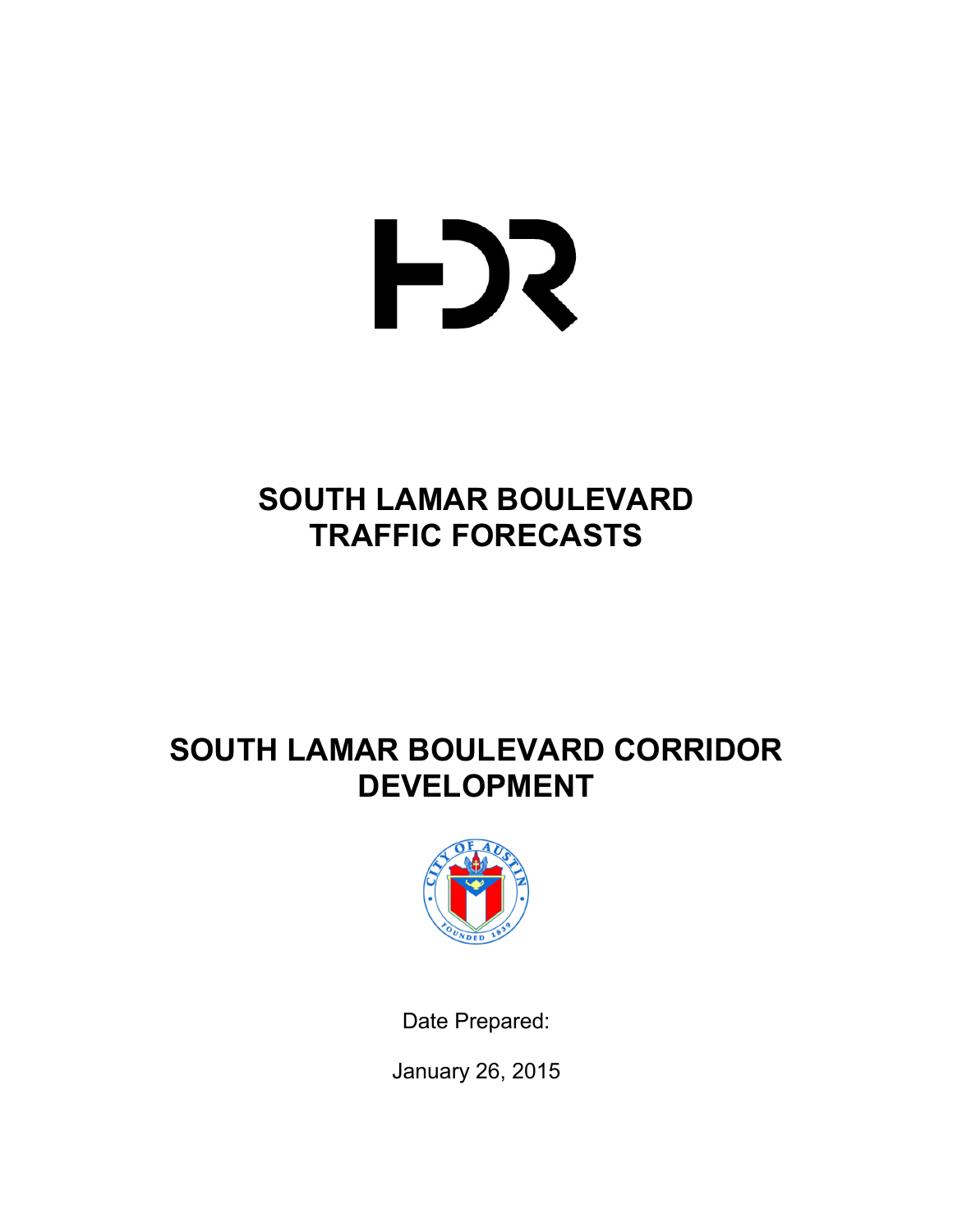#### **SOUTH LAMAR BOULEVARD CORRIDOR DEVELOPMENT JANUARY 26, 2015**

South Lamar Boulevard, designated as Loop 343 by Texas Department of Transportation (TxDOT), is a four-lane roadway divided by a two-way left-turn lane along the majority of its length between Riverside Drive and US 290/Ben White Boulevard. Capital Area Metropolitan Planning Organization (CAMPO) designates South Lamar Boulevard as a major arterial.<sup>1</sup> It provides mobility between South Austin and downtown as well as access to numerous businesses and residential neighborhoods and developments. TxDOT's Year 2013 average annual daily traffic (AADT) counts along South Lamar Boulevard show approximately 40,000 vehicles per day (vpd) north of Riverside Drive and approximately 39,000 vpd north of Manchaca Road $^2$ 

As part of the South Lamar Corridor Development project, HDR has developed Year 2035 AM peak and PM peak hour traffic volume forecasts (automobile, pedestrian, bicycle) at the following existing intersections along South Lamar Boulevard:

- Riverside Drive
- Barton Springs Road
- Treadwell Street
- Lamar Square Drive
- Hether Street/Mary Street
- Oltorf Street
- Bluebonnet Lane
- Manchaca Road
- Barton Skyway
- Panther Trail
- Brodie Oaks/Lamar Oaks driveways
- US 290/Ben White Boulevard (box diamond intersection)

#### *Methodology*

As a base, HDR used AM  $(7:30 - 8:30)$  and PM peak hour (5:00 – 6:00) automobile turning movement volumes, bicycle counts, and pedestrian counts collected in September 2014 at all corridor intersections listed above.

HDR compiled information from City of Austin's (CoA's) land development review website, "AMANDA," about the locations and land uses of proposed developments located along or adjacent to the South Lamar Boulevard corridor.<sup>3</sup> Some of these developments were under construction during data collection, while others are still in the City's development review process.

HDR obtained historical daily traffic volume counts and forecasts from CAMPO and TxDOT for sections of South Lamar Boulevard and major connecting streets. CAMPO has projected average daily automobile

<sup>&</sup>lt;sup>3</sup> "AMANDA," Planning and Development Review Department, City of Austin, Austin, Texas, accessed December 2014 and January 2015.



 $\overline{a}$ 

<sup>1</sup> *CAMPO 2035 Regional Transportation Plan*, Capital Area Metropolitan Planning Organization, Austin, Texas, Adopted May 24, 2010.

<sup>2</sup> 2013 Austin District Traffic Map, Texas Department of Transportation, Austin, Texas, 2014.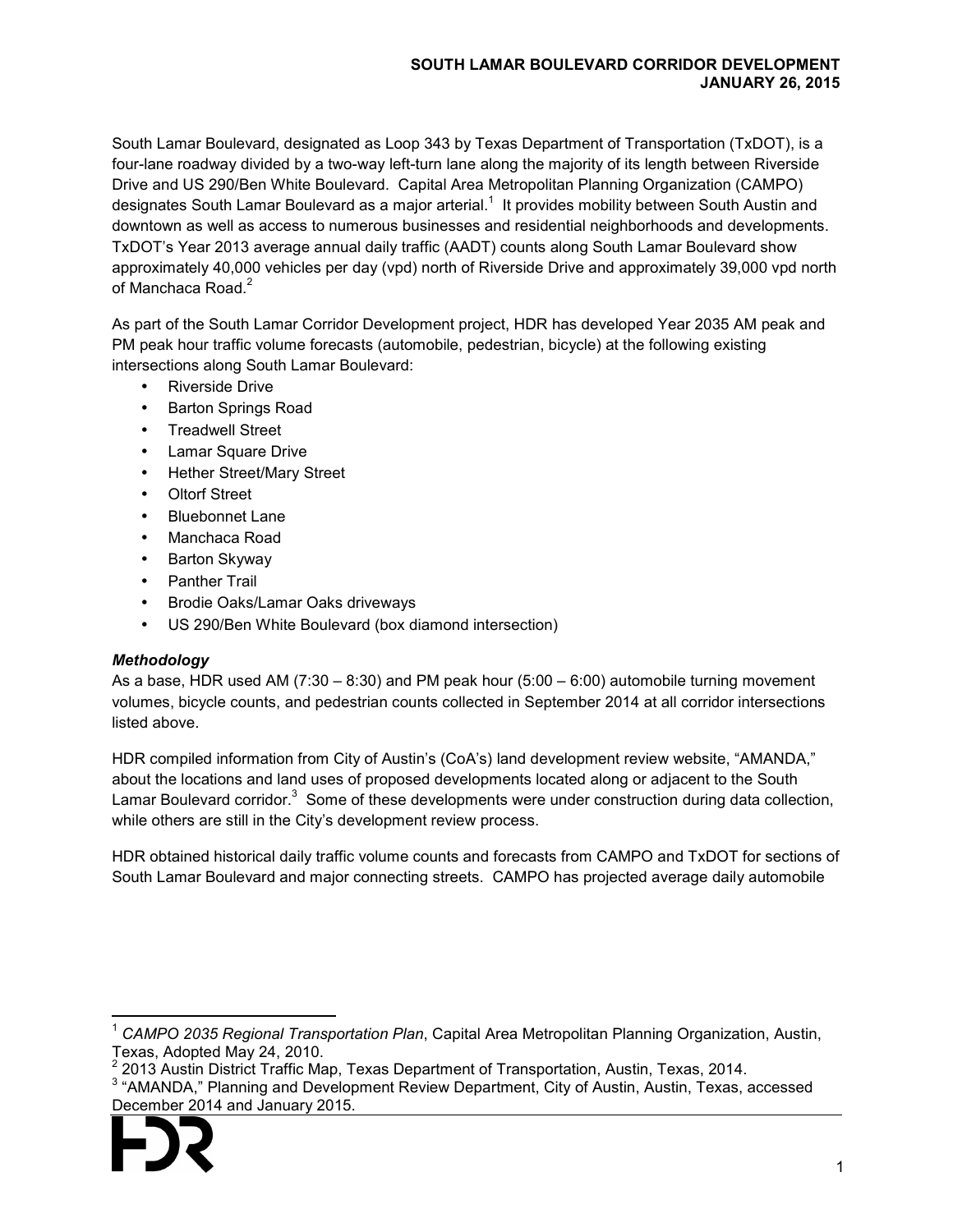traffic volumes for Years 2010 and 2035.<sup>4</sup> TxDOT has established Year 2010 and Year 2030 AADT traffic counts/forecasts along South Lamar Boulevard.<sup>5</sup>

#### **Background Traffic Growth**

For the automobile traffic forecasts, HDR reviewed CoA's and TxDOT's historical daily traffic volume counts and forecasts to establish an annual peak hour background growth rate.<sup>2,6</sup> Historical traffic counts show that daily automobile traffic volumes along South Lamar Boulevard have not significantly increased over time. The below table provides Year 2001 (CoA) and Year 2013 (TxDOT) daily traffic volumes at two locations along South Lamar Boulevard.

| <b>Count Location</b>  | Year 2001<br>(vpd) | Year 2013<br>(vpd) |  |  |  |
|------------------------|--------------------|--------------------|--|--|--|
| North of Riverside Dr. | 47.954             | 39,900             |  |  |  |
| North of Manchaca Rd.  | 42.024             | 39.100             |  |  |  |

TxDOT has forecasted growth in AADT at 1.7 percent annually between 2010 and 2030 along the entire length of South Lamar Boulevard. HDR also consulted CAMPO's daily automobile traffic volume forecasts. Along South Lamar Boulevard, CAMPO's forecasted growth of daily traffic volumes varies between approximately 0.9 percent and approximately 1.4 percent annually between 2015 and 2035, depending on location along the corridor.

After considering the historical traffic volume growth trends, and CAMPO's and TxDOT's forecasts, HDR applied a one (1) percent annual growth rate to all automobile peak hour turning movement volumes at each intersection along the corridor. This results in an overall 23 percent growth in existing automobile volumes to yield Year 2035 peak hour volumes. The background growth reflects changes in traffic patterns, diversions to other travel modes, and incorporates changes in land uses through small projects. In addition to the background growth, HDR included trips generated by proposed land developments (discussed later in this memo).

HDR applied background growth rates to existing (Year 2014) peak hour pedestrian counts. Because most of the corridor has a great mix of land uses and existing pedestrian facilities, HDR applied a higher annual growth rate—four (4) percent. This results in a 128 percent overall growth in existing pedestrian volumes to yield Year 2035 estimates.

HDR applied a five (5) percent annual growth rate to existing peak hour bicycle counts, yielding 179 percent growth between existing (Year 2014) and Year 2035. Because the length of the corridor, approximately three (3) miles, is within typically acceptable bicycling distance, and half of the corridor is within three (3) miles of central downtown, growth in bicycle trips will likely significantly outpace the growth in automobile trips.

<sup>6</sup> City of Austin Traffic Counts, Capital Area Metropolitan Planning Organization, Austin, Texas, updated November 12, 2013.



 $\overline{a}$ 

<sup>&</sup>lt;sup>4</sup> CAMPO 2005 Planning Model, Capital Area Metropolitan Planning Organization, Austin, Texas, July 2010.

<sup>&</sup>lt;sup>5</sup> Statewide Planning Map, Texas Department of Transportation, Austin, Texas, accessed January 21, 2015.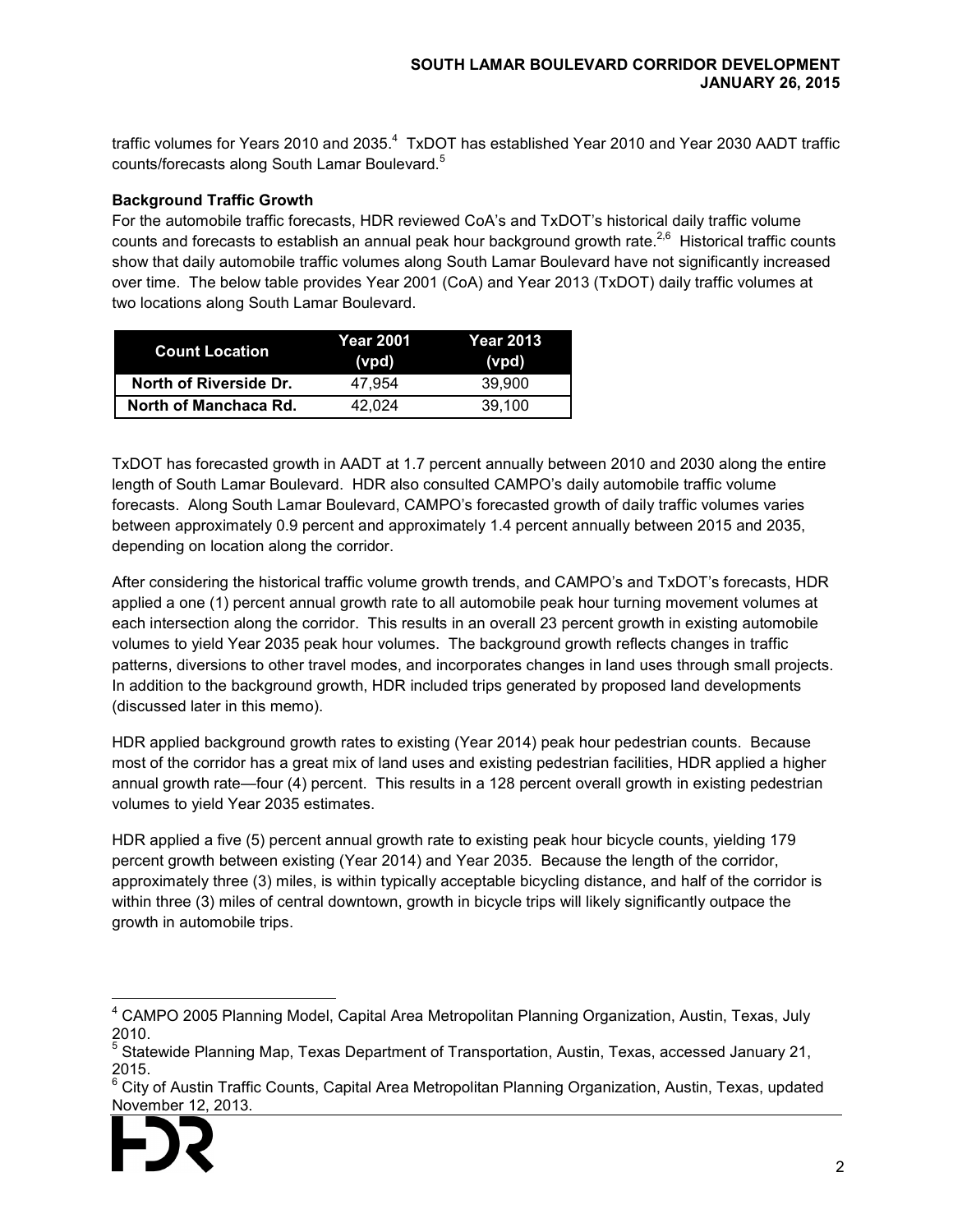#### **Corridor Land Development**

HDR identified numerous land development projects that are either newly constructed or currently under review by CoA.<sup>7</sup> They are listed in the table on the following page. The land use types and sizes are those submitted to CoA as part of the site plan application and may differ upon build-out.

These development projects were incorporated into the traffic forecasting methodology, in addition to the background traffic growth. HDR determined the numbers of AM peak and PM peak hour automobile trips that each development is expected to generate.<sup>8</sup> For the PM peak hour, reductions due to "pass-by" were incorporated to reflect the character of the roadway as both a commuter route and a provider of access to local businesses.<sup>9</sup>

#### *Trip Reductions*

Based on feedback received from the community, there is a tremendous desire to convert this corridor from its current auto-centric focus to a truly multimodal transportation facility that provides world-class pedestrian, bicycle, and transit facilities to reduce auto dependency. This will result in automobile trips converting to other modes.

To account for transit trips, an automobile trip reduction of ten (10) percent, reflective of mature, robust transit operations along the corridor, was applied to the development-generated trips.

Pedestrian and bicycle trips were each assumed to comprise five (5) percent of the projected trips.

Projected pedestrian and bicycle volumes were increased above background growth forecasts due to the effects of new residential development along South Lamar Boulevard and Barton Springs Road and their proximity to downtown and Lady Bird Lake. Pedestrian volumes were also increased at the south end of the corridor to account for new residential development. Bicycle volumes were modified to reflect increased commuter traffic between downtown and the proposed residential developments.

HDR assumed modest combined transit, pedestrian, and bicycle mode share of 20 percent along the South Lamar Boulevard corridor for the new developments coming on line. To be conservative, HDR did not assume any diversion of automobile trips to pedestrian, bicycle, or transit modes. Annual growth in the use of these modes is expected to exceed that of automobile traffic growth. The City may consider more aggressive assumptions (e.g., between 25 percent and 30 percent combined mode share) to meet its own assumptions or stated goals for the corridor. For example, CoA has recently identified bicycle mode share goals of 15 percent in the central city and five (5) percent citywide by Year 2020.<sup>10</sup> CoA's commitment to Complete Streets may also have a significant effect on alternative mode shares.

<sup>10</sup> *2014 Austin Bicycle Plan*, Review Copy, City of Austin Transportation Department, Austin, Texas, 2014.



 $\overline{a}$ 

<sup>&</sup>lt;sup>7</sup> "AMANDA," Planning and Development Review Department, City of Austin, Austin, Texas, accessed December 2014 and January 2015.<br><sup>8</sup> Trip Conoration Manual, 9th Ed., In

*Trip Generation Manual*, 9th Ed., Institute of Transportation Engineers, Washington, DC, 2012.

<sup>9</sup> *Trip Generation Handbook*, 2nd Ed., Institute of Transportation Engineers, Washington, DC, 2004.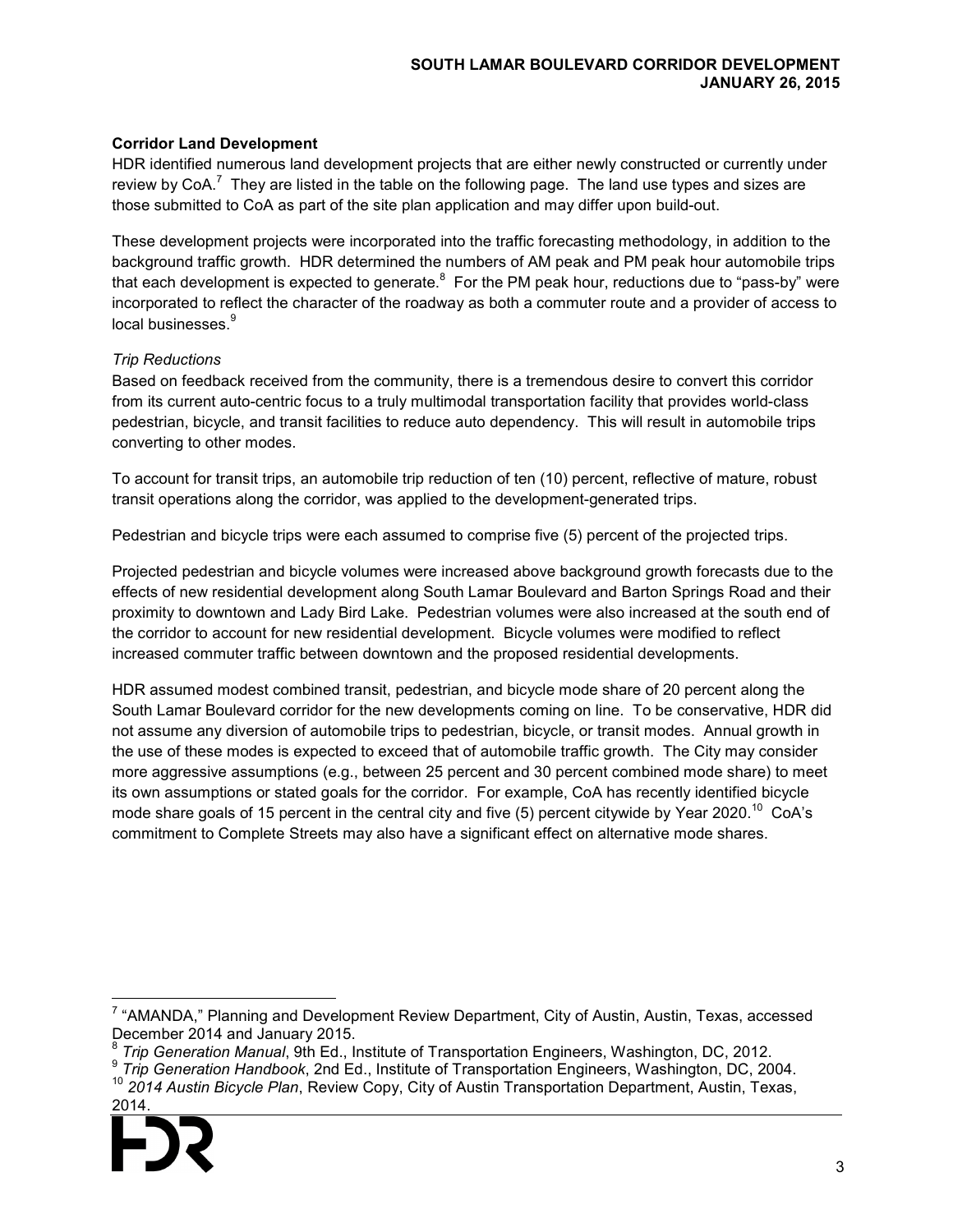#### **SOUTH LAMAR BOULEVARD CORRIDOR DEVELOPMENT JANUARY 26, 2015**

| <b>Project/Development</b> | <b>Address</b>                     | <b>Nearest Cross Street</b> | <b>Land Use(s) Type</b> | <b>Size</b>   |
|----------------------------|------------------------------------|-----------------------------|-------------------------|---------------|
| 211 South Lamar            | 211 S. Lamar Blvd.                 | Riverside Dr.               | Apartments              | 198 DU        |
|                            |                                    |                             | Retail                  | 4,657 SF      |
| <b>Zilkr on the Park</b>   | 408 Sterzing St.                   | Barton Springs Rd.          | Multi-family            | 76 DU         |
| <b>Coldwater</b>           | 1717 Toomey Rd./                   | Toomey Rd./                 | Restaurant              | 4,900 SF      |
|                            | 1720 Barton Springs Rd.            | Barton Springs Rd.          | Multi-family            | <b>227 DU</b> |
| 1155 Barton Springs        | 1155 Barton Springs Rd.            | Barton Springs Rd.          | Condominium             | 50 DU         |
|                            |                                    |                             | Apartments              | <b>15 DU</b>  |
| 904 Lamar Building         | 904-906 S. Lamar Blvd.             | Treadwell St.               | Office                  | 7,943 SF      |
| <b>Hanover South Lamar</b> | 809 S. Lamar Blvd.                 | Juliet St.                  | Apartments              | 340 DU        |
|                            |                                    |                             | <b>General Office</b>   | 7,011 SF      |
| <b>Lamar Union</b>         |                                    |                             | Apartments              | 448 DU        |
|                            | 1000 S. Lamar Blvd.                | Treadwell St.               | Restaurant              | 47,145 SF     |
|                            |                                    |                             | Retail                  | 18,590 SF     |
|                            |                                    |                             | Movie theater           | 9 screens     |
| 1300 Plaza II              | 1300 S. Lamar Blvd.                | Lamar Square Dr.            | Liquor store            | 2,314 SF      |
|                            |                                    |                             | Bar                     | 2.280 SF      |
| <b>Post South Lamar II</b> | 1414 S. Lamar Blvd.                | Lamar Square Dr.            | Apartments              | 351 DU        |
|                            |                                    |                             | Restaurant              | 6,000 SF      |
| <b>Loro Restaurant</b>     | 2115 S. Lamar Blvd.                | Kinney Ave.                 | Restaurant              | 9,000 SF      |
| <b>Bluebonnet Studios</b>  | 2301 S. Lamar Blvd.                | Del Curto Rd.               | Studio apartments       | 107 DU        |
| <b>Abel's Rib House</b>    | 2330 S. Lamar Blvd.                | Bluebonnet Ln.              | Restaurant              | 7,993 SF      |
| <b>Cielo South Lamar</b>   |                                    |                             | Apartments              | 325 DU        |
|                            | 2717 S. Lamar Blvd.                | Manchaca Rd.                | Retail                  | 8,375 SF      |
|                            |                                    |                             | Townhouse               | 42 DU         |
| The 704 Apartments         |                                    |                             | Apartments              | 240 DU        |
|                            | 3401 S. Lamar Blvd.                | Westrock Dr.                | Retail                  | 10,667 SF     |
|                            |                                    |                             | Restaurant              | 8,000 SF      |
|                            |                                    |                             | Coffee shop             | 3,500 SF      |
| <b>Eskew Place</b>         | 3600 S. Lamar Blvd.                | Panther Tr.                 | Multi-family            | 69 DU         |
|                            |                                    |                             | Restaurant              | unknown       |
| In-N-Out Burger            | 3701 S. Lamar Blvd.<br>Panther Tr. |                             | Restaurant              | 3,750 SF      |
|                            |                                    |                             |                         |               |

DU = dwelling units

SF = square feet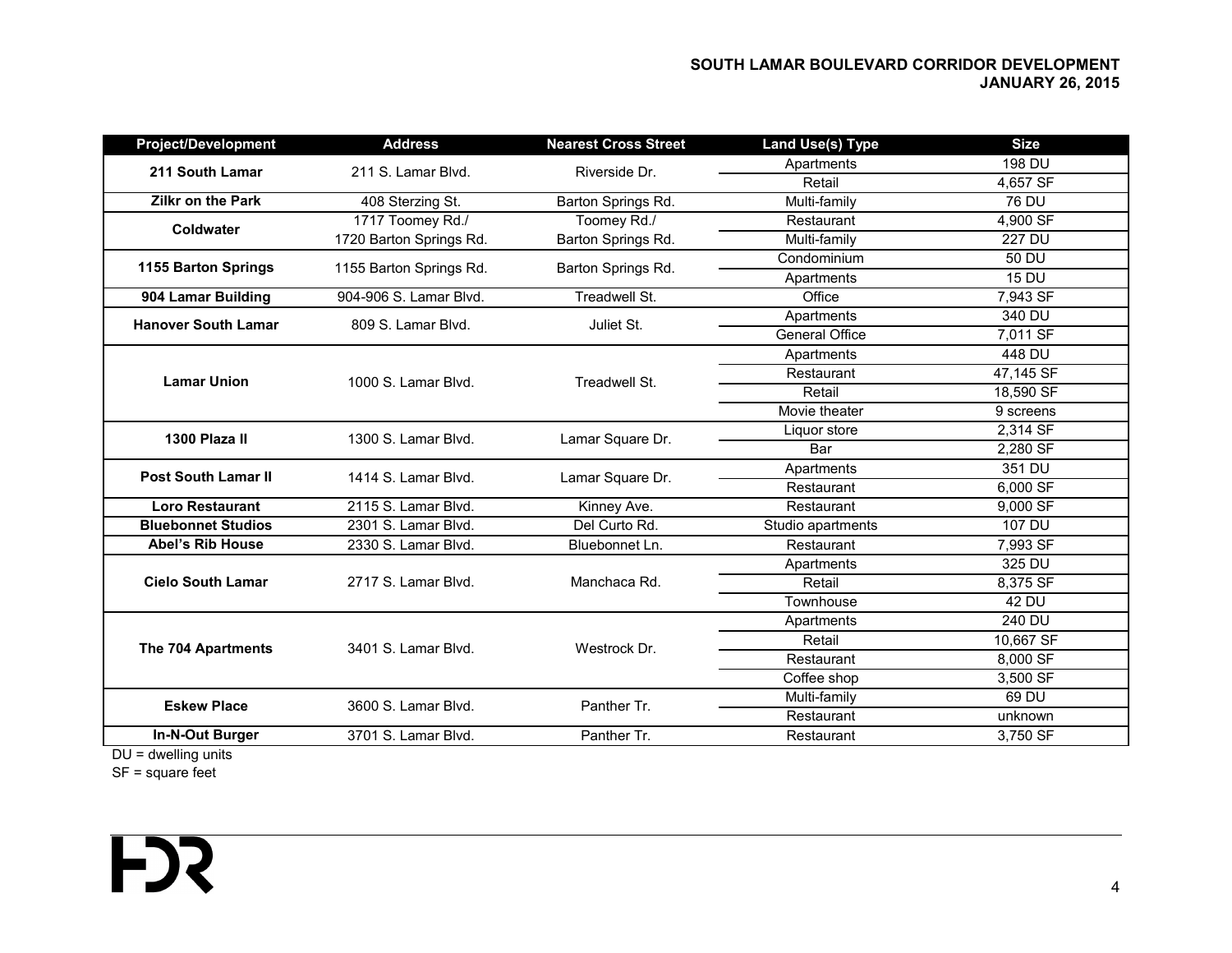#### **SOUTH LAMAR BOULEVARD CORRIDOR DEVELOPMENT JANUARY 26, 2015**

#### **Results**

After establishing background automobile, pedestrian, and bicycle traffic volume growth along the corridor and identifying land development projects under construction or under review, HDR combined the respective resultant traffic volume sets from the two forecasting steps. As a result, annual automobile traffic volume growth varied from a minimum of one (1) percent (background growth only) at some locations (e.g., side streets without identified future development projects) to over 1.5 percent at others (e.g., some through South Lamar Boulevard through movements, near the southern end of the corridor). Side street movements near large future developments grew at even greater rates. The results are the Year 2035 AM peak and PM peak hour traffic volume forecasts, which are attached.

To compare the forecasted traffic growth rates discussed in the above sections, Figure 1 and Figure 2 provide the existing (Year 2014) PM peak hour (highest automobile volume time period) South Lamar Boulevard bi-directional traffic count and the effects of the various forecasted growth rates on those volumes. Two locations along South Lamar Boulevard are shown—(1) south of Barton Springs Road and (2) south of Barton Skyway.



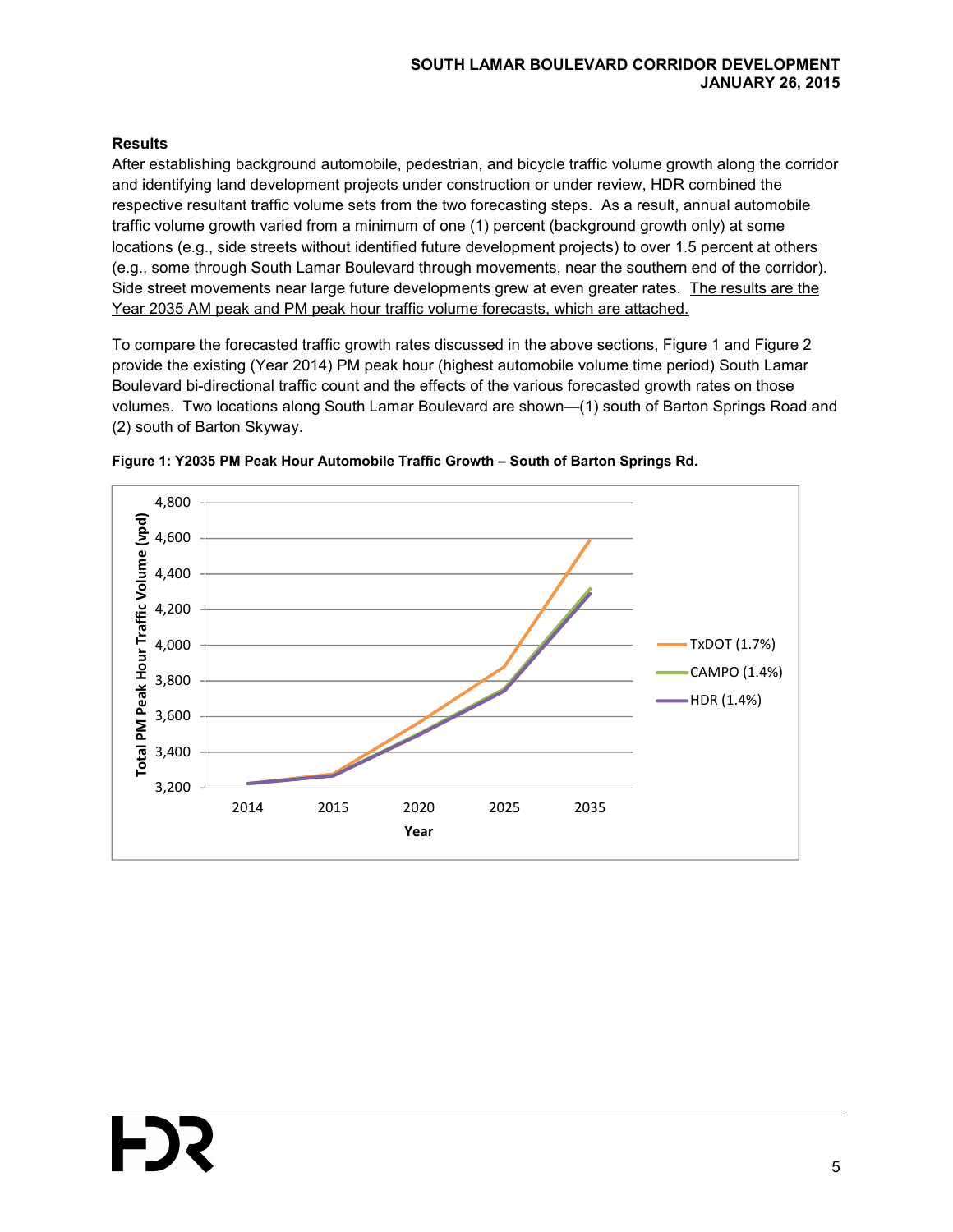

**Figure 2: Y2035 PM Peak Hour Automobile Traffic Growth – South of Barton Skyway** 

#### **Conclusions**

In the north section of the corridor, as shown in Figure 1, HDR's final forecasted peak hour growth (background growth plus future development) are in line with CAMPO's projections. TxDOT's forecasts account for more significant automobile traffic volume increases, though its 1.7 percent annual growth rate applies to corridor AADT. In this section of the corridor, already heavily congested during the peak hours, capacity constraints dictate that South Lamar Boulevard cannot accommodate significant increases in automobile traffic during the peak hour. Significant increases in peak hour demand will result in that demand being serviced outside of the peak hour. In addition, the more significant TxDOTforecasted growth would likely occur outside of the peak hours.

In the south section of the corridor, as shown in Figure 2, HDR's final forecasted peak hour growth (background growth plus future development) exceed CAMPO's projections. Here again, TxDOT's forecasts account for more significant automobile traffic volume increases, though its 1.7 percent annual growth rate applies to corridor AADT. In this section of the corridor, capacity constraints are not as significant as in the northern section closer to downtown. As a result, the corridor can likely accommodate more significant automobile traffic growth than CAMPO's forecasts.

For this task, HDR's forecasts only attempt to account for the Year 2035 weekday AM peak and PM peak hours. In reality, daily traffic volumes may increase at the higher rate that TxDOT has forecasted. Capacity constraints along/adjacent to the corridor (e.g., the Lamar Boulevard bridge over Lady Bird Lake) limit throughput, resulting in traffic pattern changes, such as the extension in time of the AM peak and PM peak periods to two or three hours each.

 $\sim$  6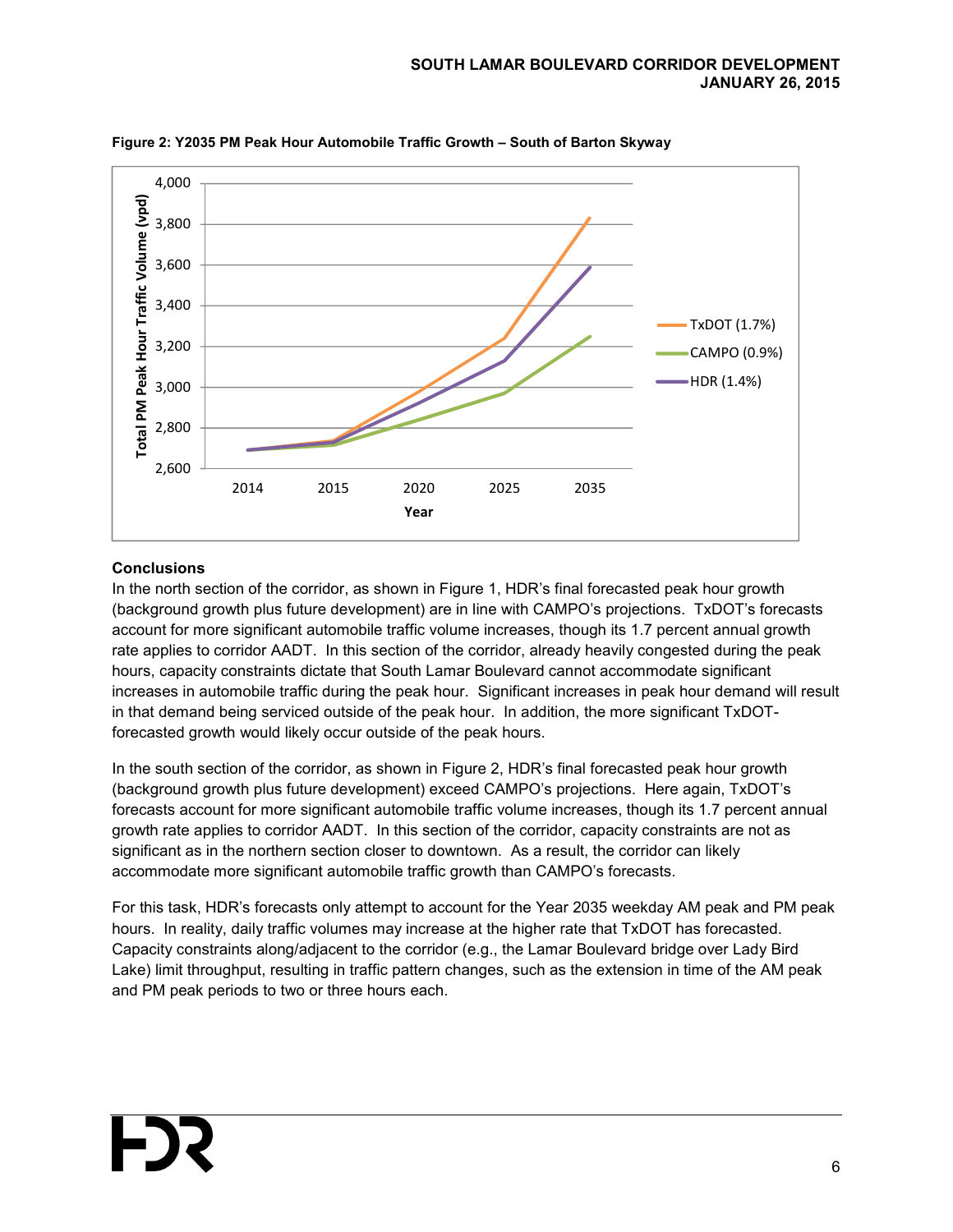**2014 Existing AM Peak Traffic Volume**

**7:30 - 8:30 AM**

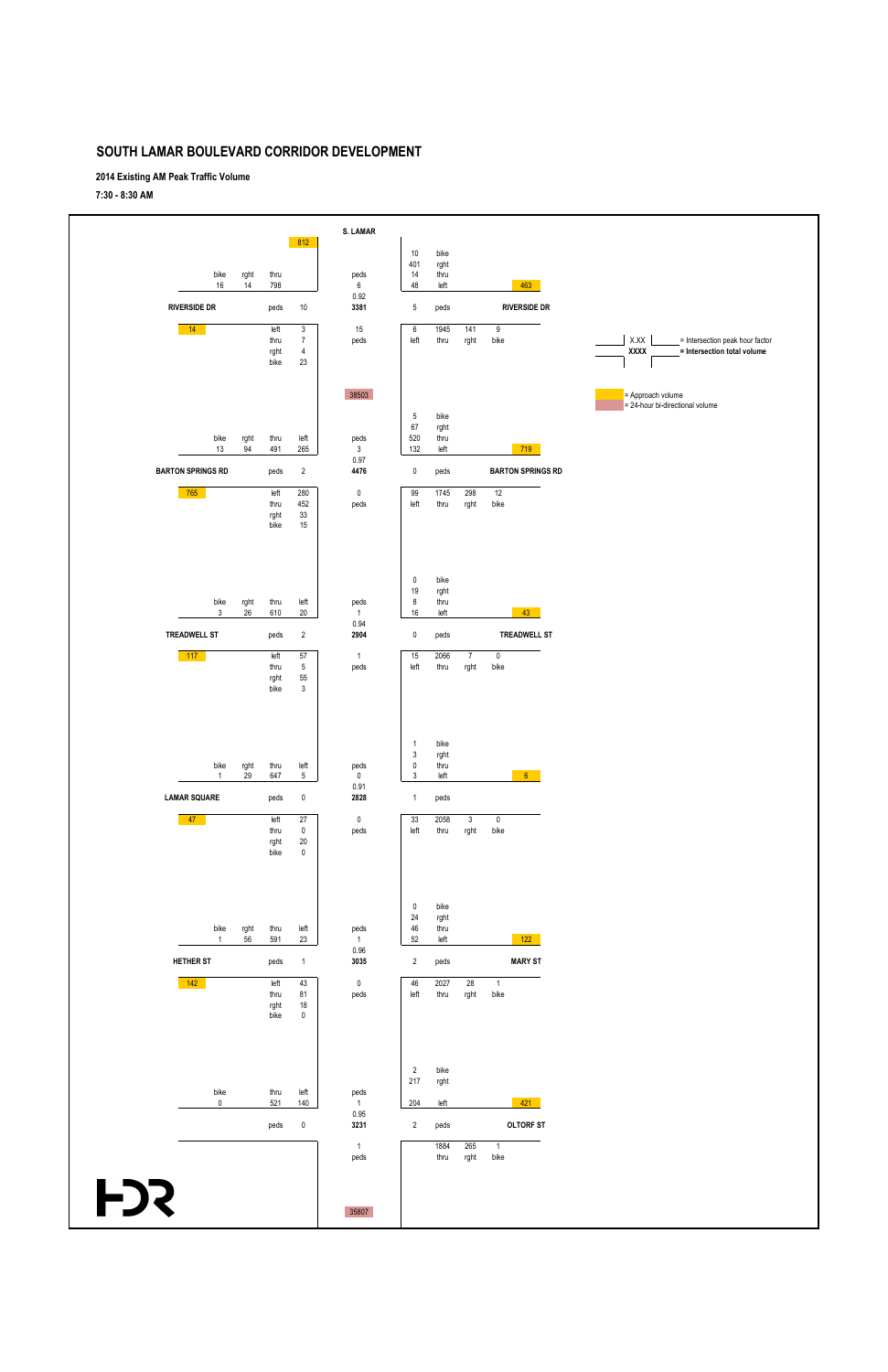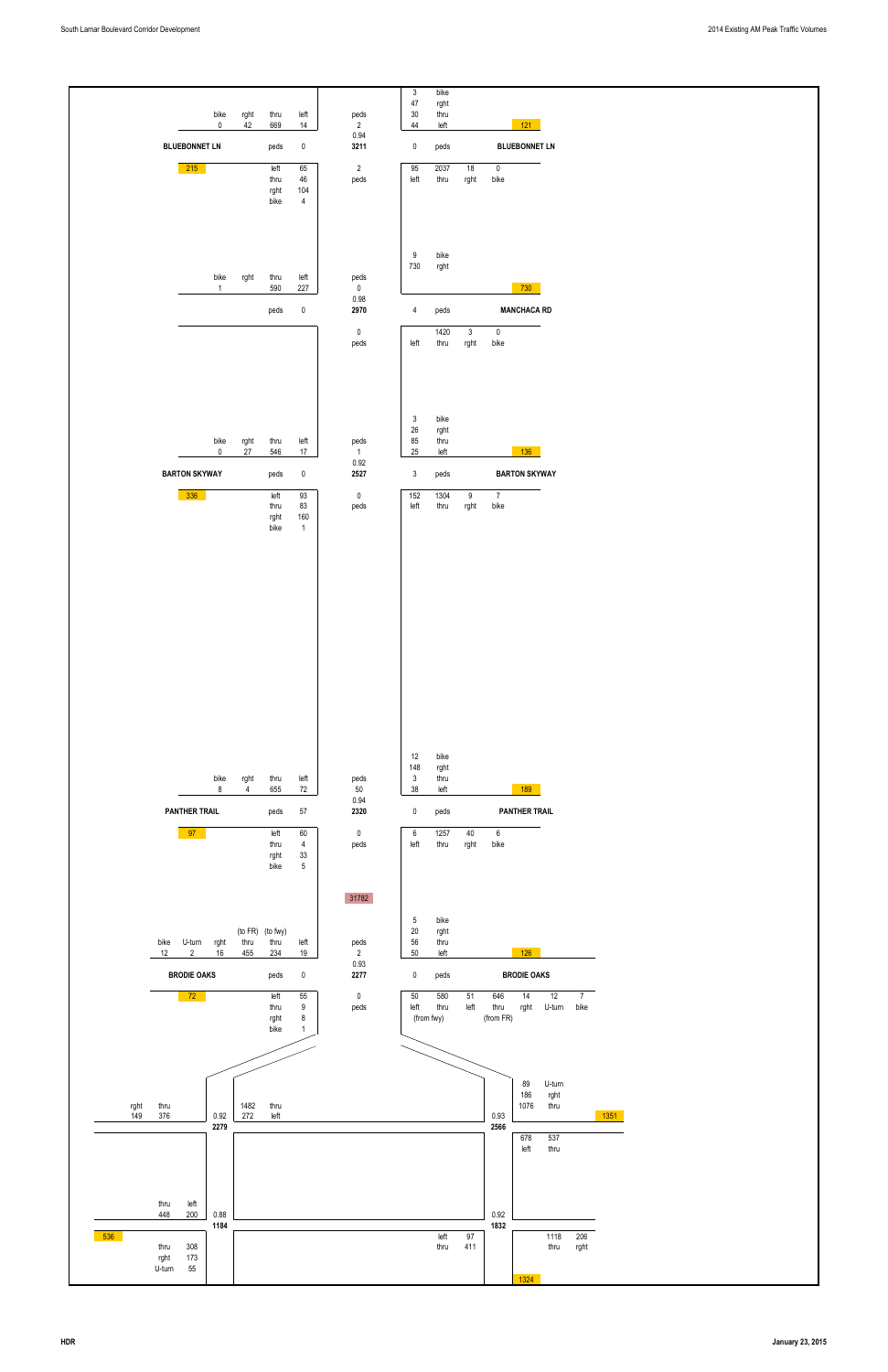**2014 Existing PM Peak Traffic Volume**

**5:00 - 6:00 PM**



|                |      | ngin.<br>bike | ັບບ<br>$\pmb{0}$ |                |              |      |      |           |
|----------------|------|---------------|------------------|----------------|--------------|------|------|-----------|
|                |      |               |                  |                |              |      |      |           |
|                |      |               |                  |                |              |      |      |           |
|                |      |               |                  |                | 6            | bike |      |           |
|                |      |               |                  |                | 225          | rght |      |           |
| bike           | rght | thru          | left             | peds           |              | thru |      |           |
| $\overline{4}$ |      | 1713          | 315              | $\overline{2}$ | 327          | left |      | 552       |
|                |      |               |                  | 0.94           |              |      |      |           |
|                |      | peds          | $\overline{2}$   | 3762           | $\mathbf{1}$ | peds |      | OLTORF ST |
|                |      |               |                  | $\overline{1}$ |              | 880  | 302  | 4         |
|                |      |               |                  | peds           | left         | thru | rght | bike      |
|                |      |               |                  |                |              |      |      |           |
|                |      | bike          | $\mathbf 0$      |                |              |      |      |           |
|                |      |               |                  |                |              |      |      |           |
|                |      |               |                  | 35807          |              |      |      |           |
|                |      |               |                  |                |              |      |      |           |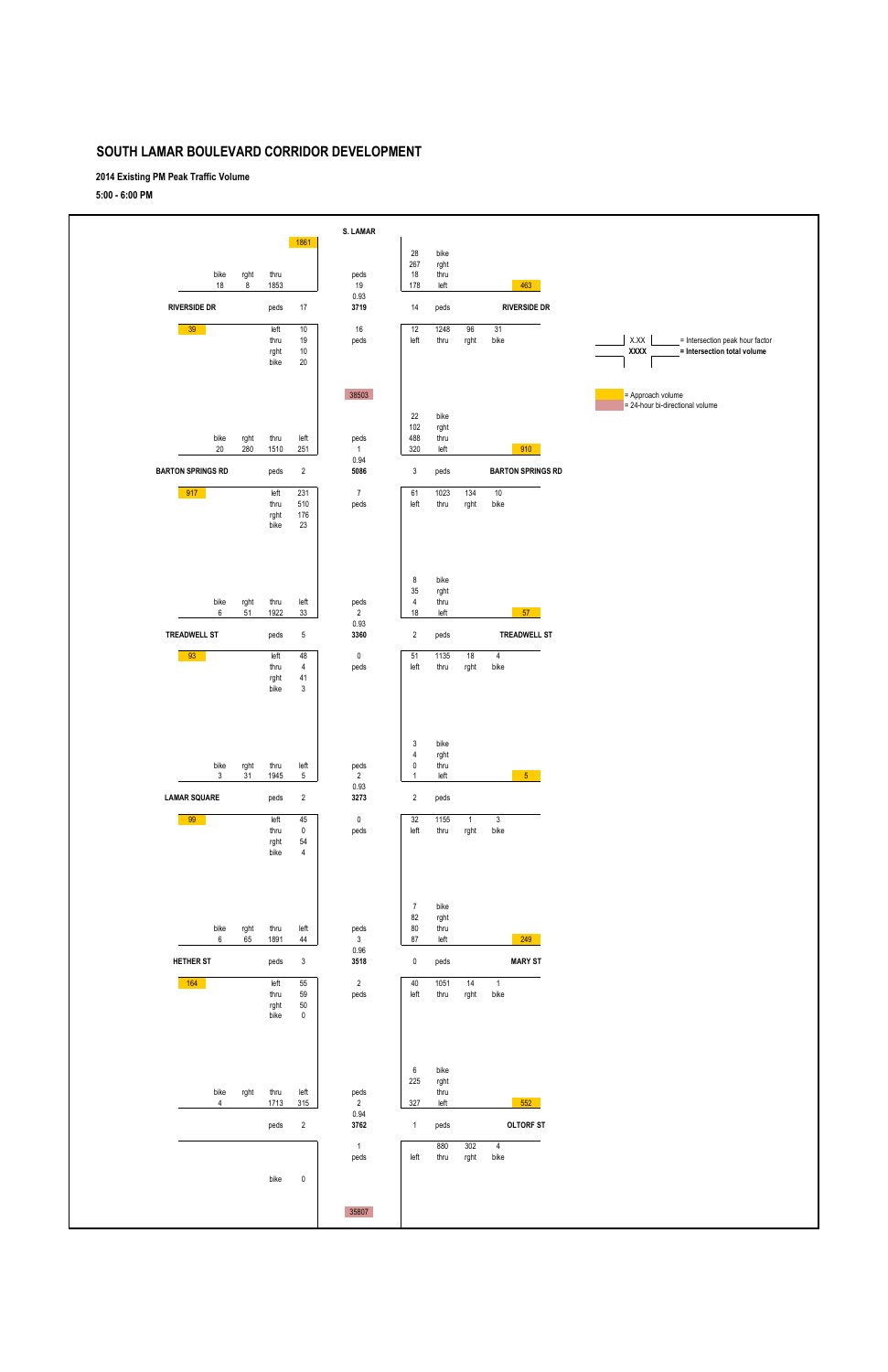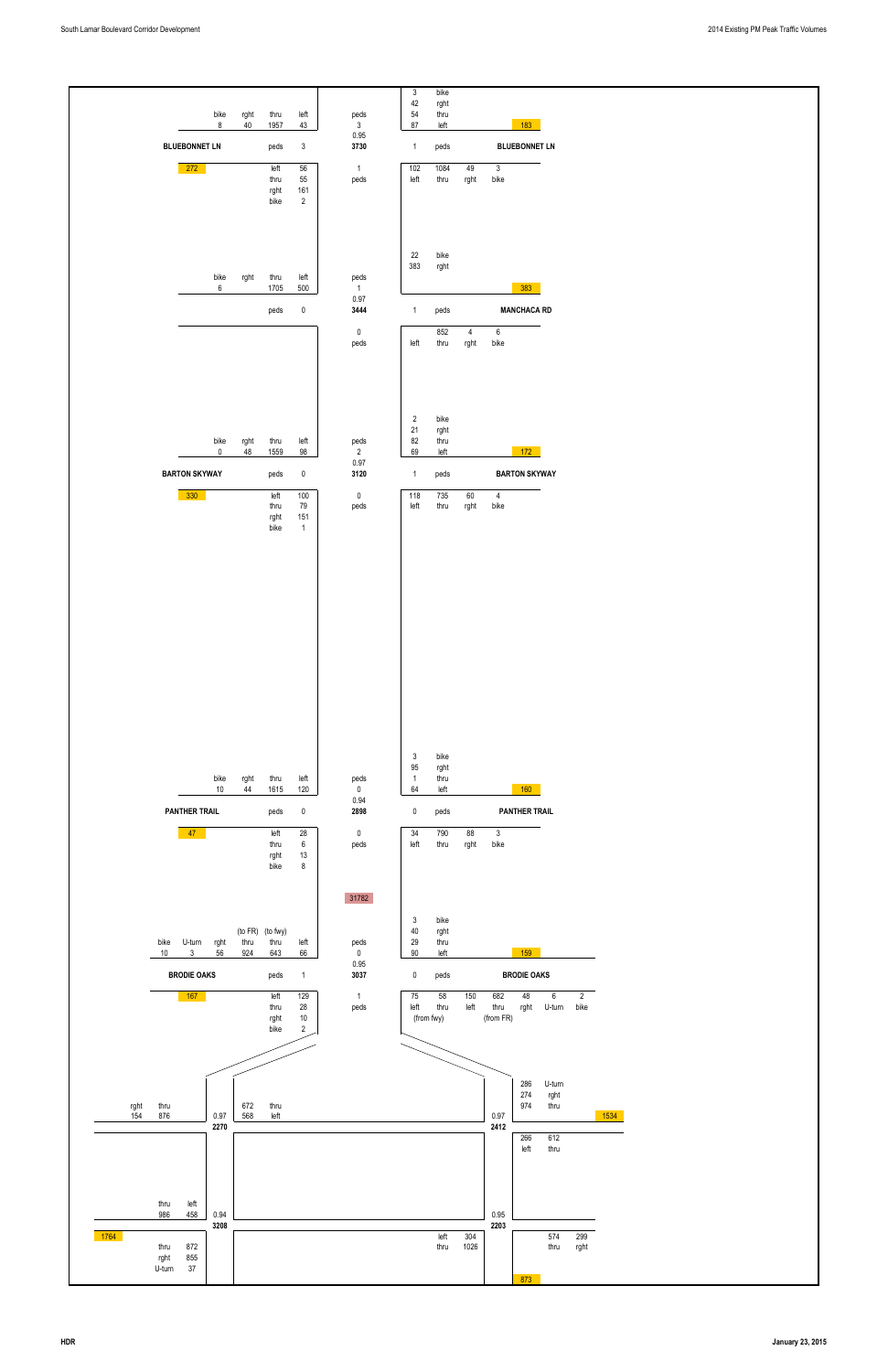**2035 Forecasted AM Peak Traffic Volumes**

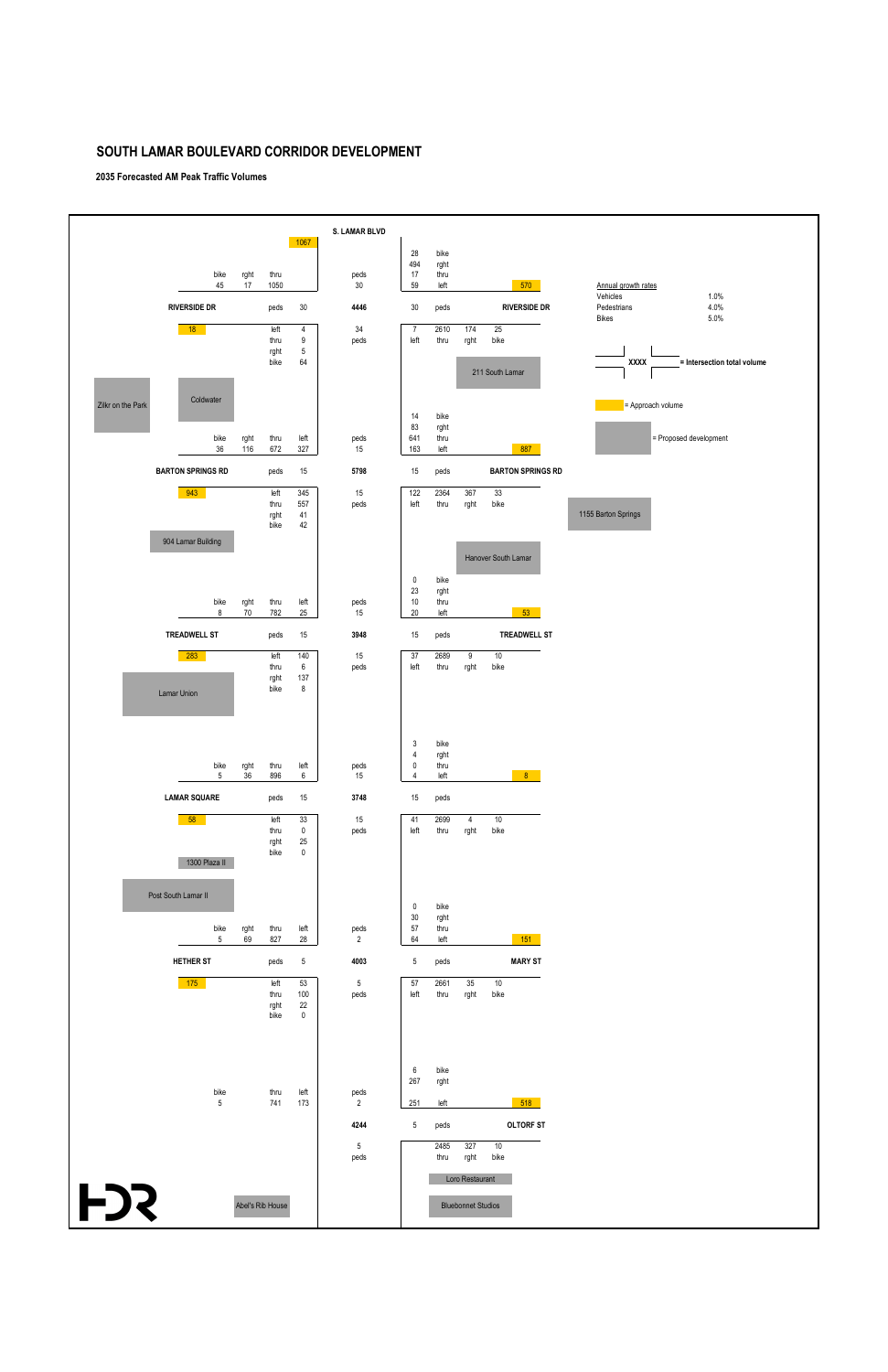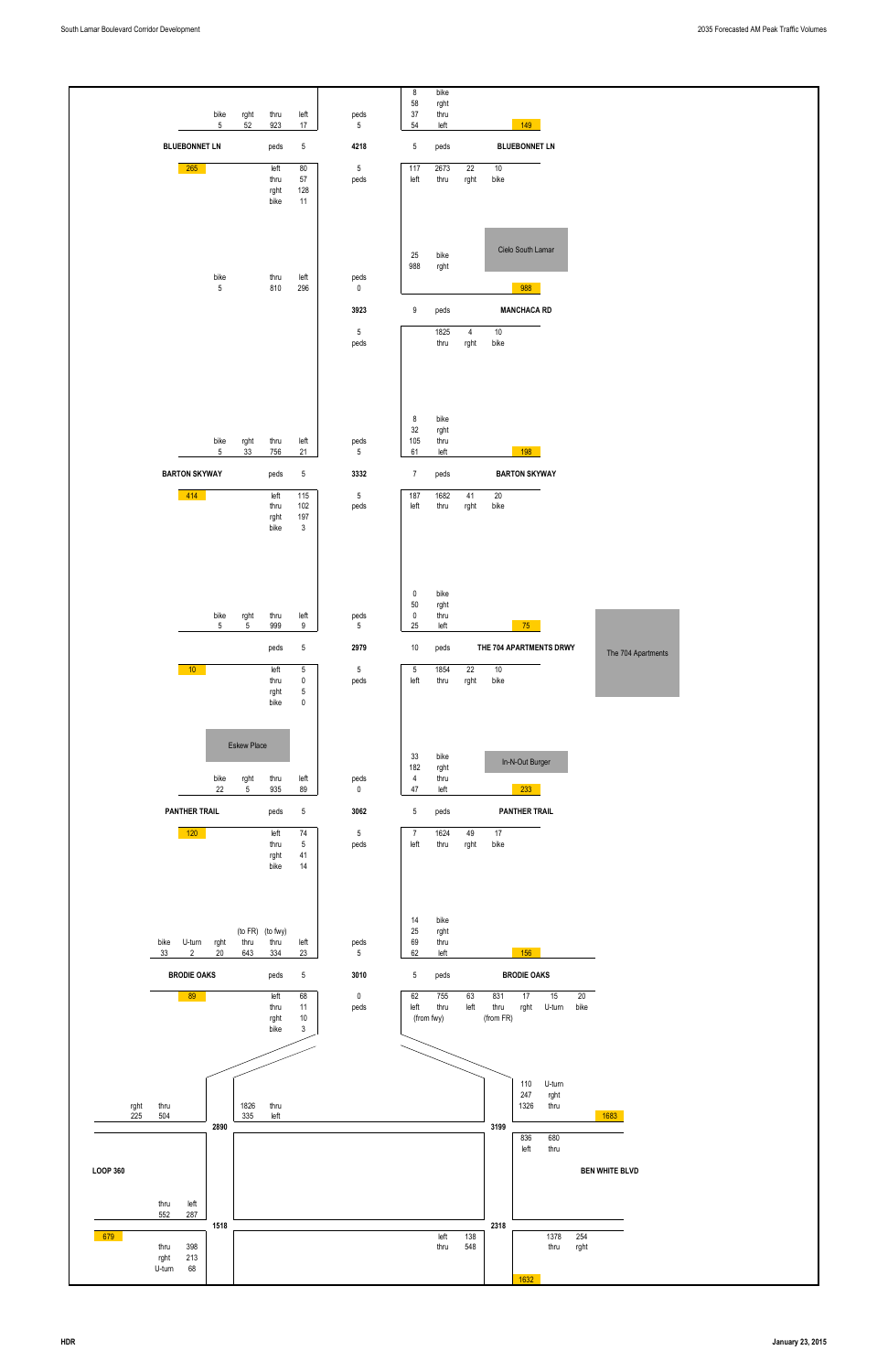**2035 Forecasted PM Peak Traffic Volumes**